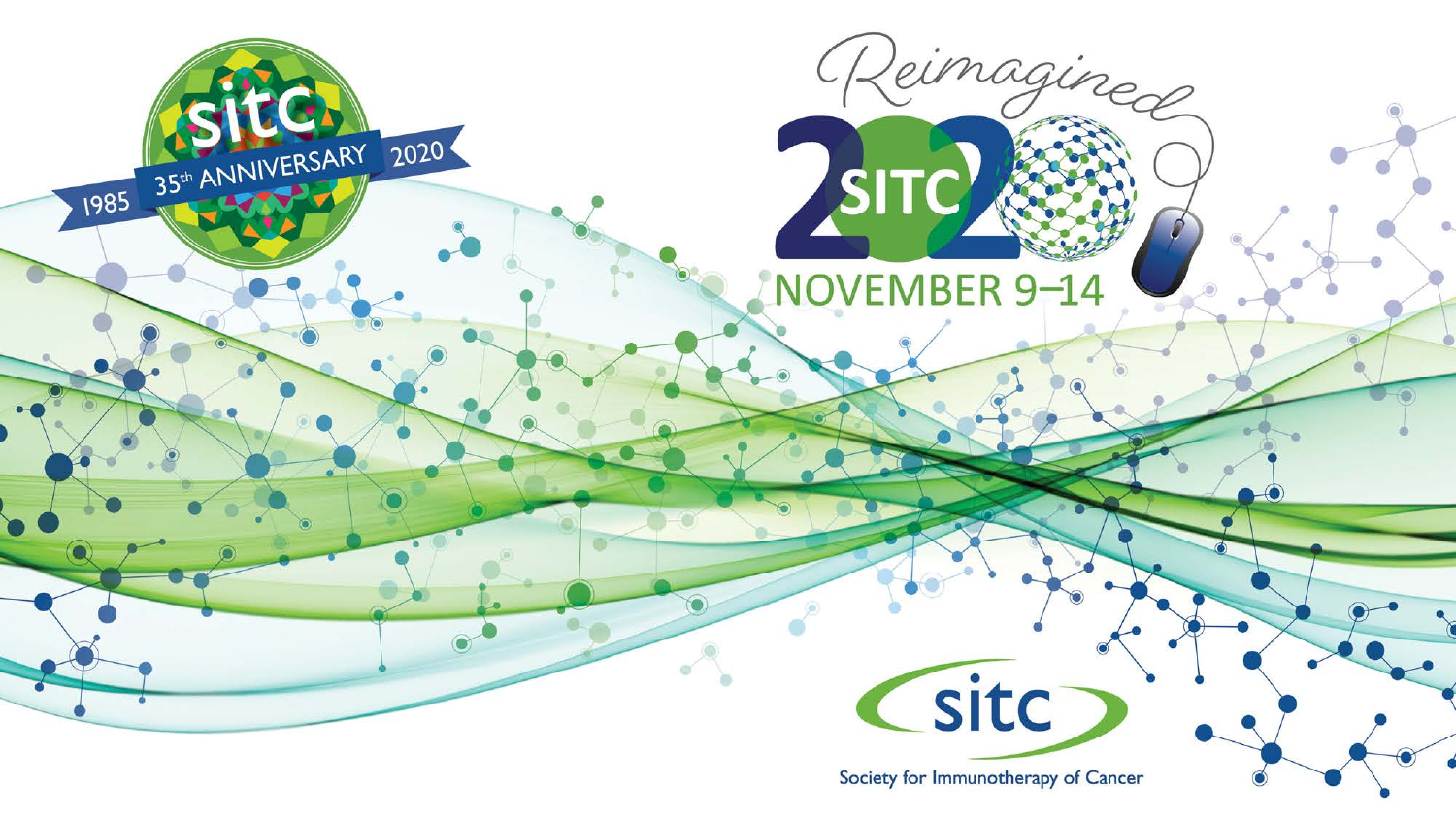Abstract 368



### **REVEAL: Phase 1 Dose-Escalation Study of NKTR-262, a Novel TLR7/8 Agonist, Plus Bempegaldesleukin: Local Innate Immune Activation and Systemic Adaptive Immune Expansion for Treating Solid Tumors**

Adi Diab<sup>1</sup>, Brendan D. Curti<sup>2</sup>, Mehmet A. Bilen<sup>3</sup>, Andrew S. Brohl<sup>4</sup>, Evidio Domingo-Musibay<sup>5</sup>, Erkut H. Borazanci<sup>6</sup>, Christie Fanton<sup>7</sup>, Cat Haglund<sup>7</sup>, Mona Vimal<sup>7</sup>, Danni Yu<sup>7</sup>, Mann Muhsin<sup>7</sup>, Mario Q. Marcondes<sup>7</sup>, Anh Nguyen<sup>7</sup>, Mary A. Tagliaferri<sup>7</sup>, Wei Lin<sup>7</sup>, Jonathan Zalevsky<sup>7</sup>, Sandra P. D'Angelo<sup>8</sup>

<sup>1</sup>The University of Texas MD Anderson Cancer Center, Houston, TX, USA; <sup>2</sup>Providence Cancer Institute and Earle A. Chiles Research Institute, Portland, OR, USA; 3Winship Cancer Institute of Emory University, Atlanta, GA, USA; 4H. Lee Moffitt Cancer Center and Research Institute, Tampa, FL, USA; 5University of Minnesota Medical Center, Minneapolis, MN, USA; <sup>6</sup>HonorHealth Research Institute, Scottsdale, AZ, USA; 7Nektar Therapeutics, San Francisco, CA, USA; 8Memorial Sloan Kettering Cancer Center and Weill Cornell Medical College, New York, NY, USA



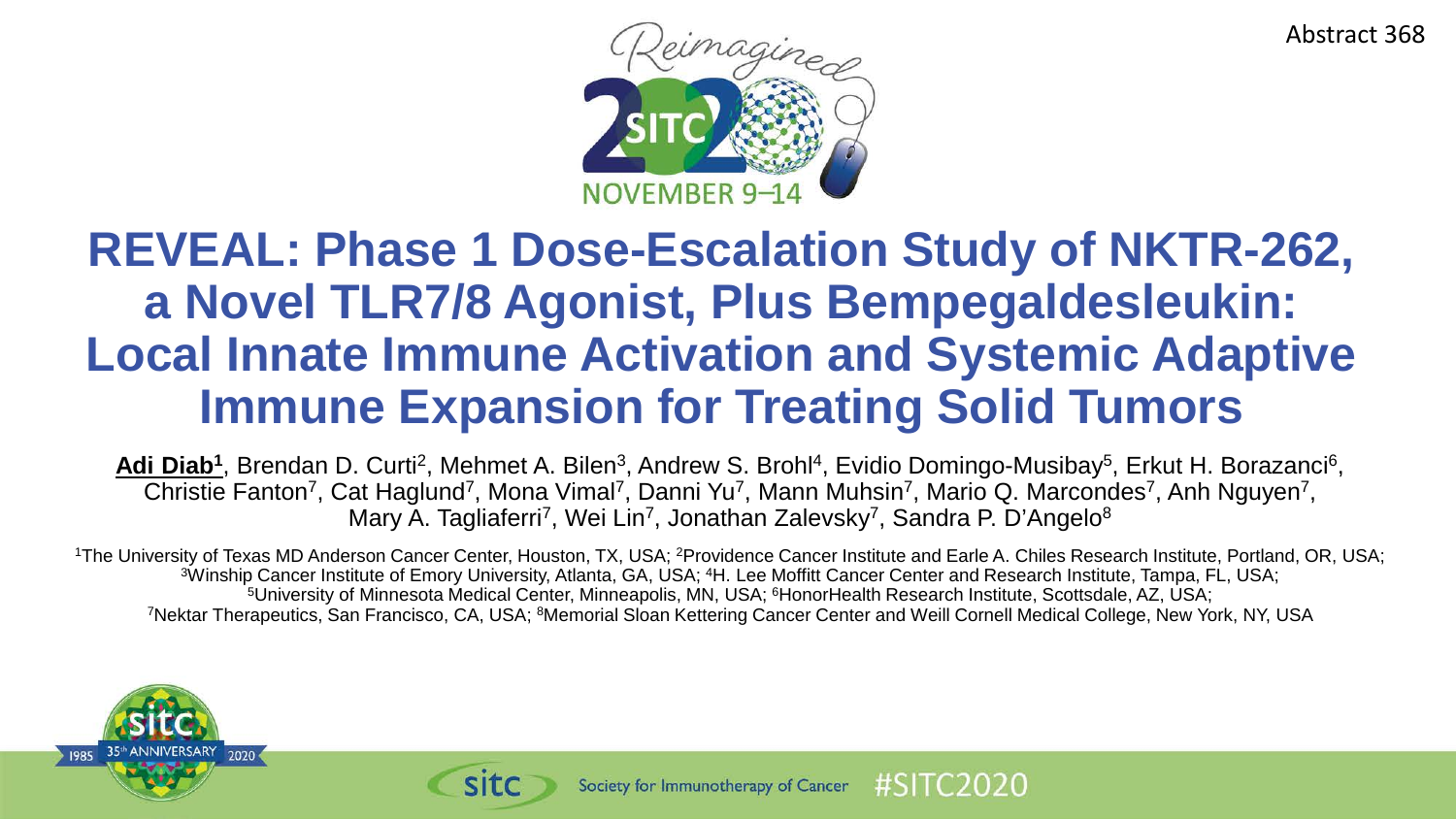

Presenter Disclosure Information:

*Adi Diab, MD, The University of Texas MD Anderson Cancer Center*

The following relationships exist related to this presentation:

- Consulting or advisory role: Apexigen, Array, BMS, Celgene, CureVac, Dragonfly, Iovance, Nektar, Memgen
- Research funding (institution): Idera, Nektar, Pfizer, BMS , Apexigen

*Bempegaldesleukin in combination with nivolumab is an investigational combination and is not currently approved by the FDA*



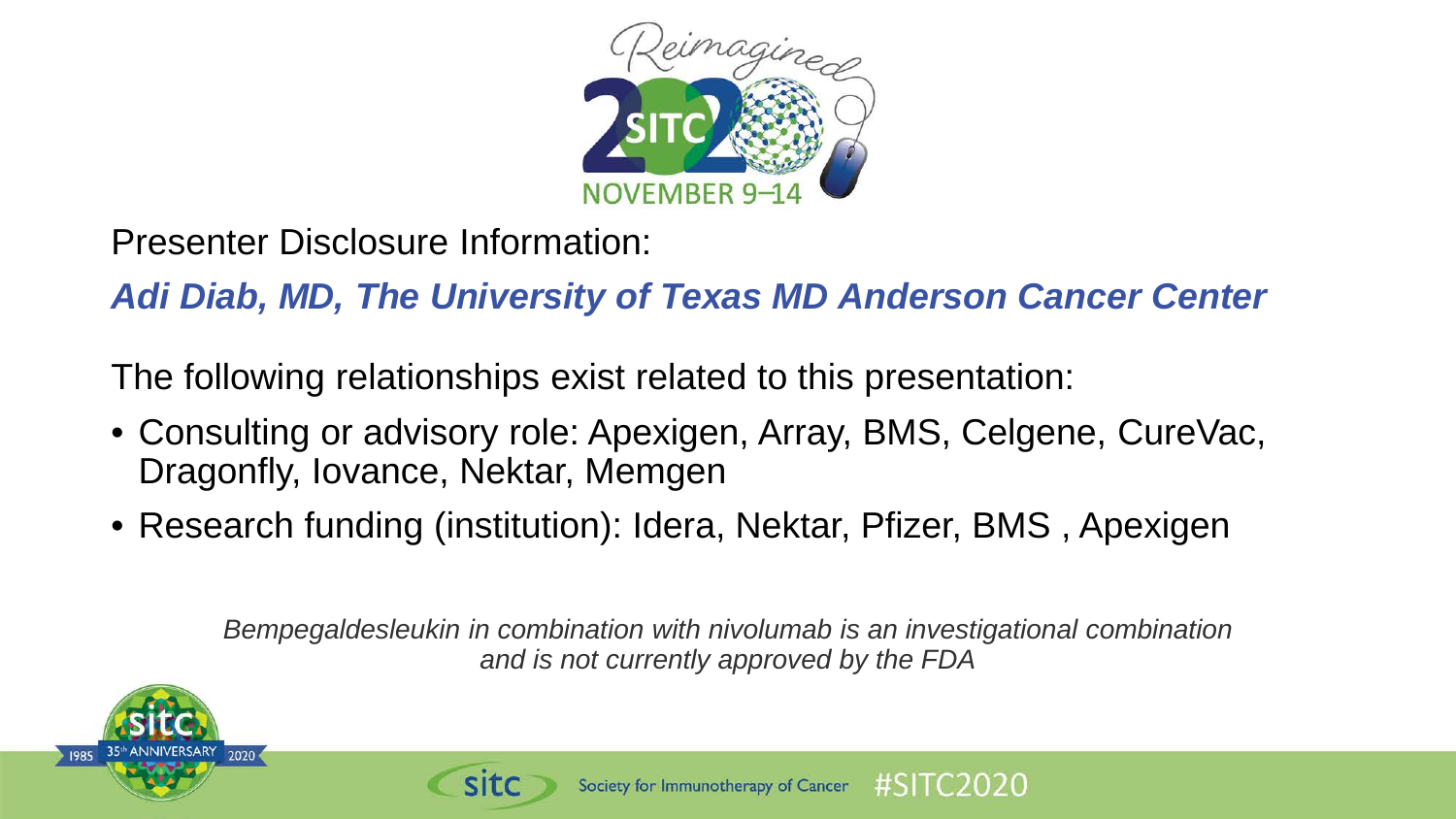### MoA: Targeting the Innate and Adaptive Immune Response With NKTR-262 Plus BEMPEG

- NKTR-262 is an intratumorally delivered TLR7/8 agonist that activates APCs to prime new antigen-specific cytotoxic T cells
- Bempegaldesleukin (BEMPEG or NKTR-214) is an investigational, first-in-class, CD122-preferential, IL-2–pathway agonist
- In preclinical models, NKTR-262 plus BEMPEG combined innate immune signaling and enhanced antigen presentation with sustained T-cell activation, resulting in tumor growth inhibition of treated and abscopal lesions<sup>1</sup>
- High levels of TLR activation in the TME after NKTR-262 dose<sup>1</sup> allow us to understand PK/PD, and subsequently characterize the safety of NKTR-262



APC, antigen-presenting cell; IL, interleukin; MoA, mechanism of action; PD, pharmacodynamics; PK, pharmacokinetics; TLR, toll-like receptor; TME, tumor microenvironment. 1. Kivimae S, et al. *J Immunother Cancer* 2017;5(Suppl 2):P275.

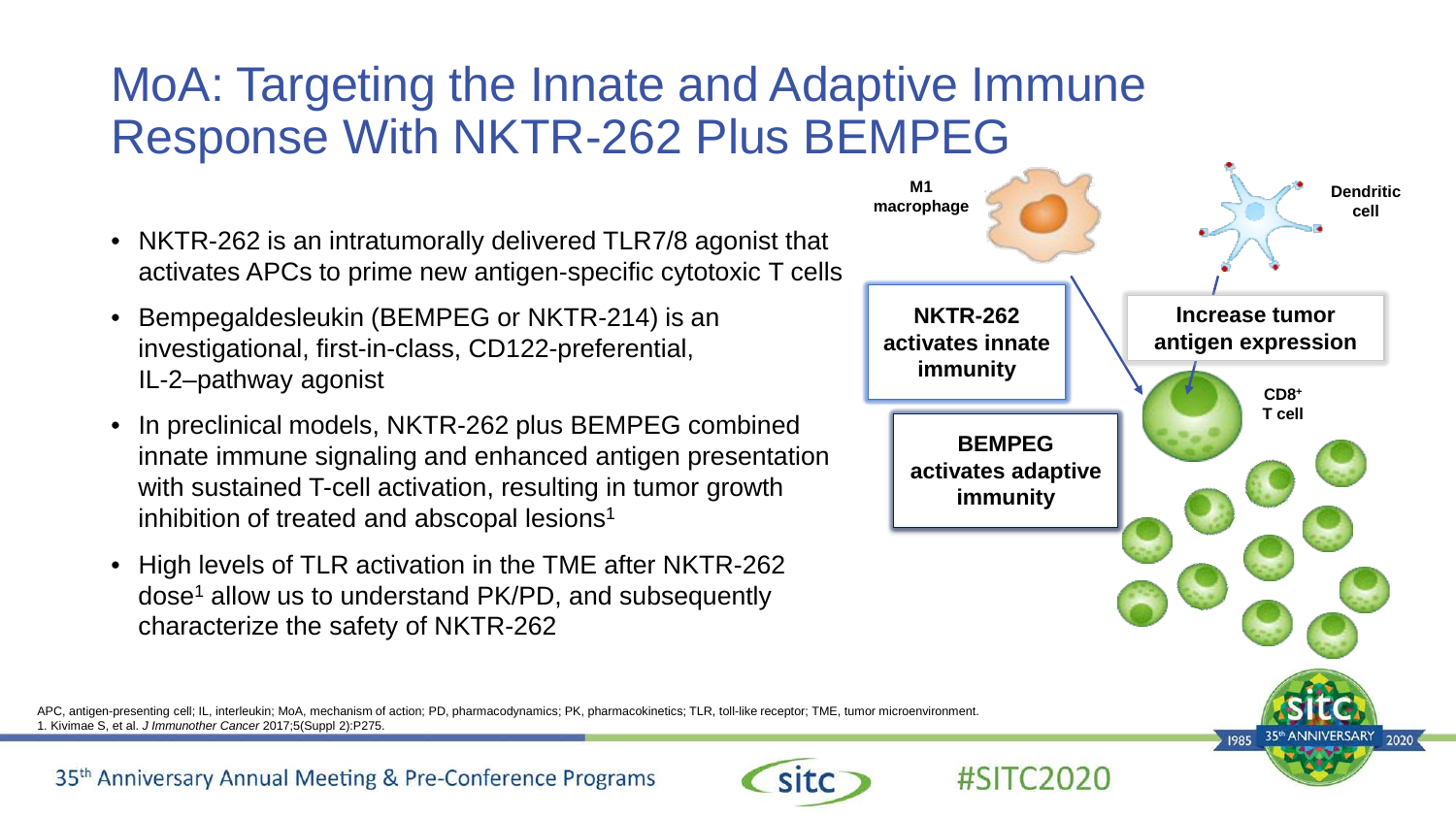### Previously Reported Clinical Results From the REVEAL Study

- Initial clinical results<sup>a</sup> were reported for 13 patients with relapsed or refractory advanced solid tumors enrolled across four cohorts
- NKTR-262 combined with fixed-dose BEMPEG was well tolerated<sup>1</sup>
	- Systemic (adaptive) and local (innate) activation of the immune system was observed
	- PK exposure increased with dose
	- TCR repertoire change was seen after a single cycle of treatment with NKTR-262 plus BEMPEG
		- Clonal expansion has been observed
	- Early evidence of clinical activity in the first, heavily pretreated, 11 patients evaluable for efficacy
		- In non-injected lesions, NKTR-262 plus BEMPEG resulted in abscopal responses

**Here we present the factors (safety, PK, and biomarker data) that supported selection of the RP2D of NKTR-262 plus BEMPEG in the REVEAL study in advanced solid tumors**

aData from January 23, 2019.

PK, pharmacokinetic; RP2D, recommended Phase 2 dose; TCR, T-cell receptor.

1. Diab A, et al. ASCO-SITC Clinical Immuno-Oncology Symposium 2019: Abstract 28.

35<sup>th</sup> Anniversary Annual Meeting & Pre-Conference Programs





5

2020

1985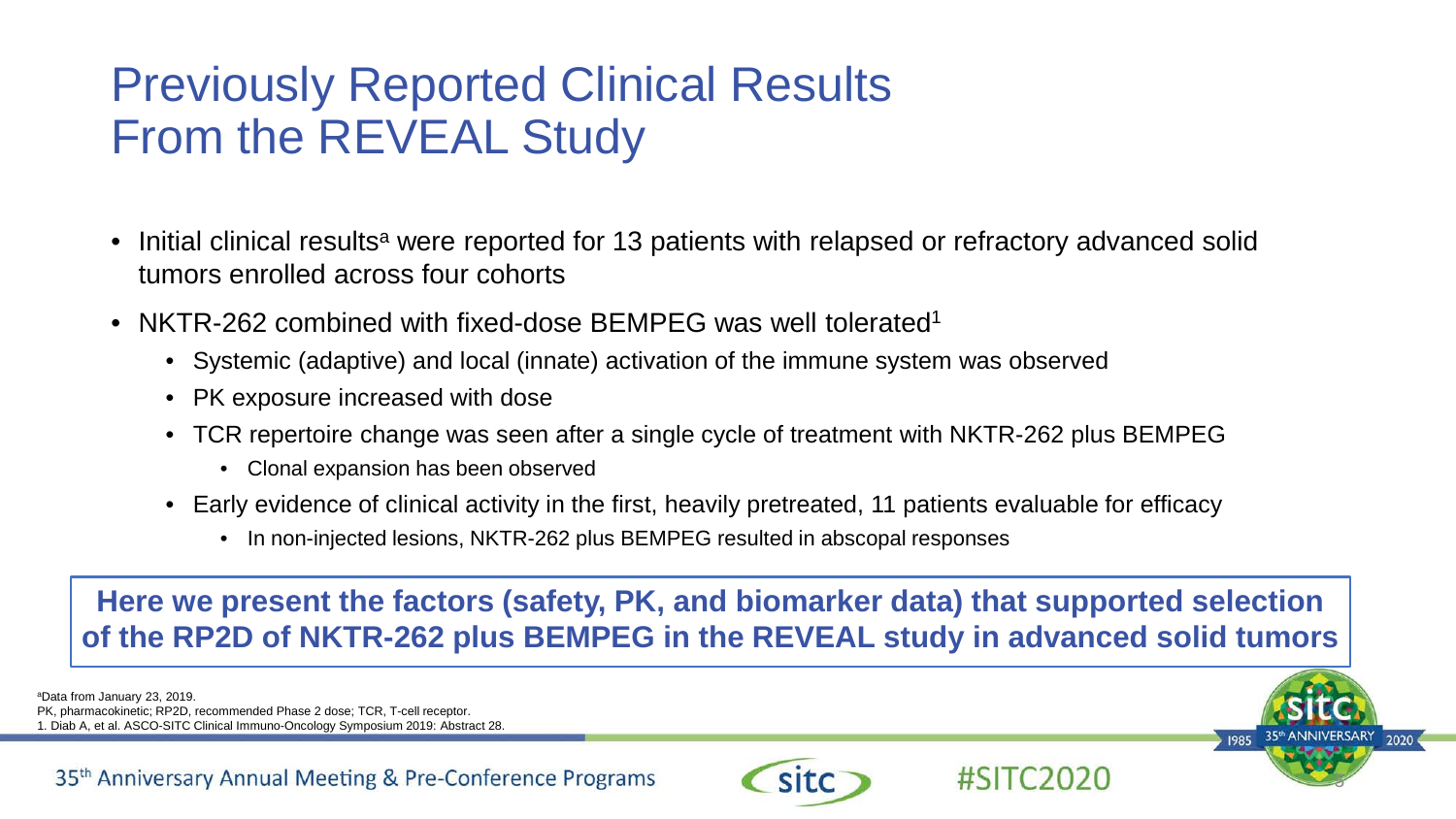## REVEAL: Phase 1/2 Study Schema



IT, intratumoral; MTD, maximum tolerated dose; ORR, objective response rate; OS, overall survival; PD, pharmacodynamics; PFS, progression-free survival; PK, pharmacokinetics; q3w, every 3 weeks; RP2D, recommended Phase 2 dose; TNBC, triple-negative breast cancer.



35<sup>th</sup> Anniversary Annual Meeting & Pre-Conference Programs

**SITC** 

#SITC2020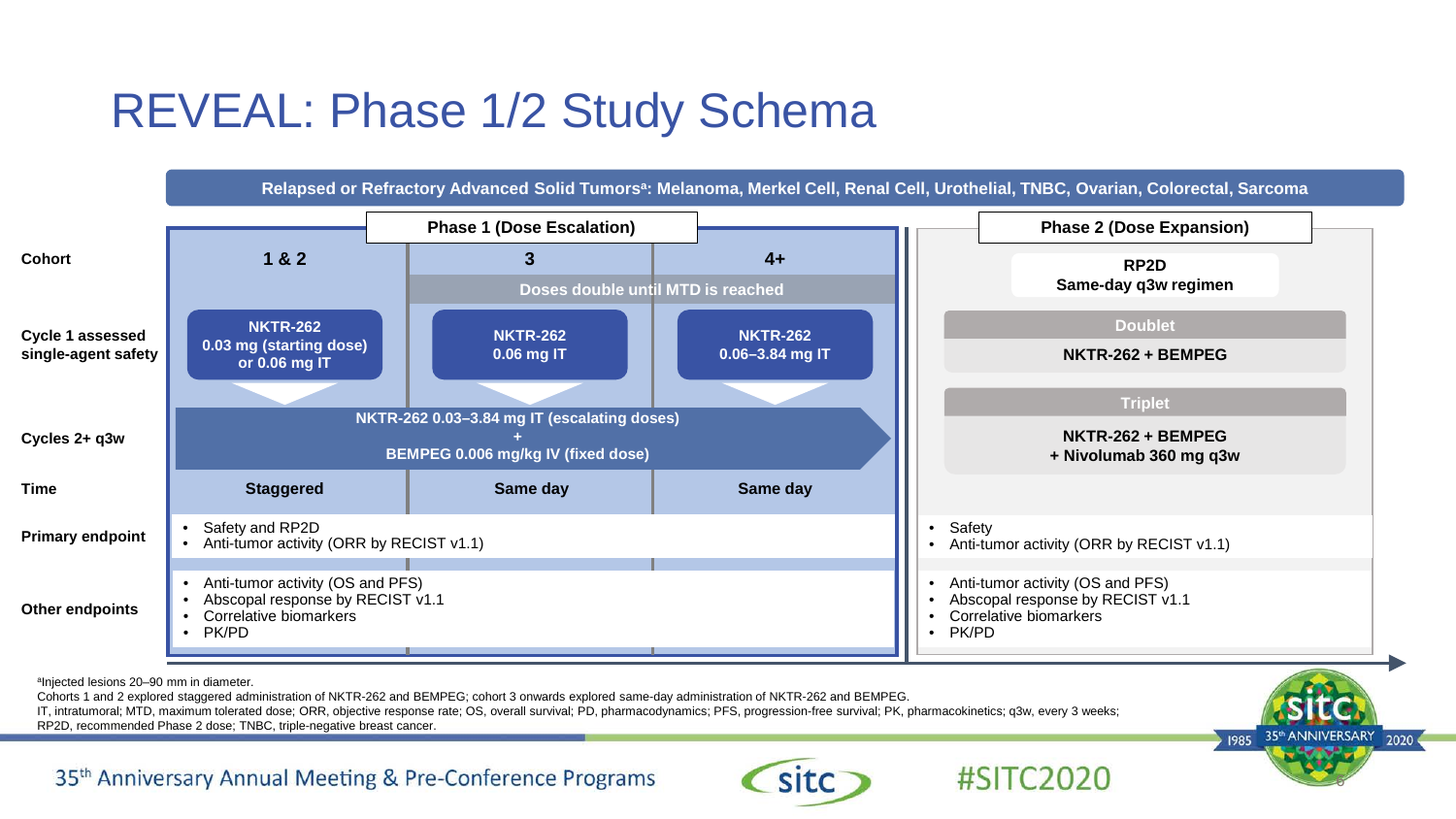### Dose-Escalation Cohorts and the Clinical Activity of NKTR-262 Combined With BEMPEG

| <b>Dose Escalation</b> | $N=36$ | <b>NKTR-262 (mg IT)</b> | <b>BEMPEG (mg/kg q3w IV)</b> | <b>Tumor Type</b>           |
|------------------------|--------|-------------------------|------------------------------|-----------------------------|
| Cohort 1               | 3      | 0.03 (starting dose)    | 0.006                        | Melanoma, sarcoma           |
| Cohort 2               |        | 0.06                    | 0.006                        | Melanoma, sarcoma, CRC      |
| Cohort 3               |        |                         |                              |                             |
| Cohort 4               | 3      | 0.12                    | 0.006                        | TNBC, RCC                   |
| Cohort 5               | 4      | 0.24                    | 0.006                        | TNBC, RCC, CRC, Merkel cell |
| Cohort 6               | 4      | 0.48                    | 0.006                        | Melanoma                    |
| Cohort 7               | 4      | 0.96                    | 0.006                        | Melanoma                    |
| Cohort 8               | 3      | 1.92                    | 0.006                        | Melanoma                    |
| Cohort 9 (RP2D)        | 8      | 3.84                    | 0.006                        | <b>Melanoma</b>             |

- As of 1 Sept 2020, 36 patients with R/R metastatic solid tumors were enrolled across nine cohorts
	- Of the 28 patients in the efficacy-evaluable population, eight (29%) had regression in the injected lesions
- 2 of 22 efficacy-evaluable, heavily pretreated melanoma patients (9%) experienced an objective response
	- 1 had a 50% reduction in tumor burden and 1 had a 100% reduction in sum of diameters in the non-injected target lesions

Initial results of clinical activity; further assessments are ongoing. CRC, colorectal cancer; IT, intratumoral; IV, intravenous; q3w, every 3 weeks; RCC, renal cell carcinoma; RP2D, recommended Phase 2 dose; R/R, relapsed or refractory; SD, stable disease; TNBC, triple-negative breast cancer.



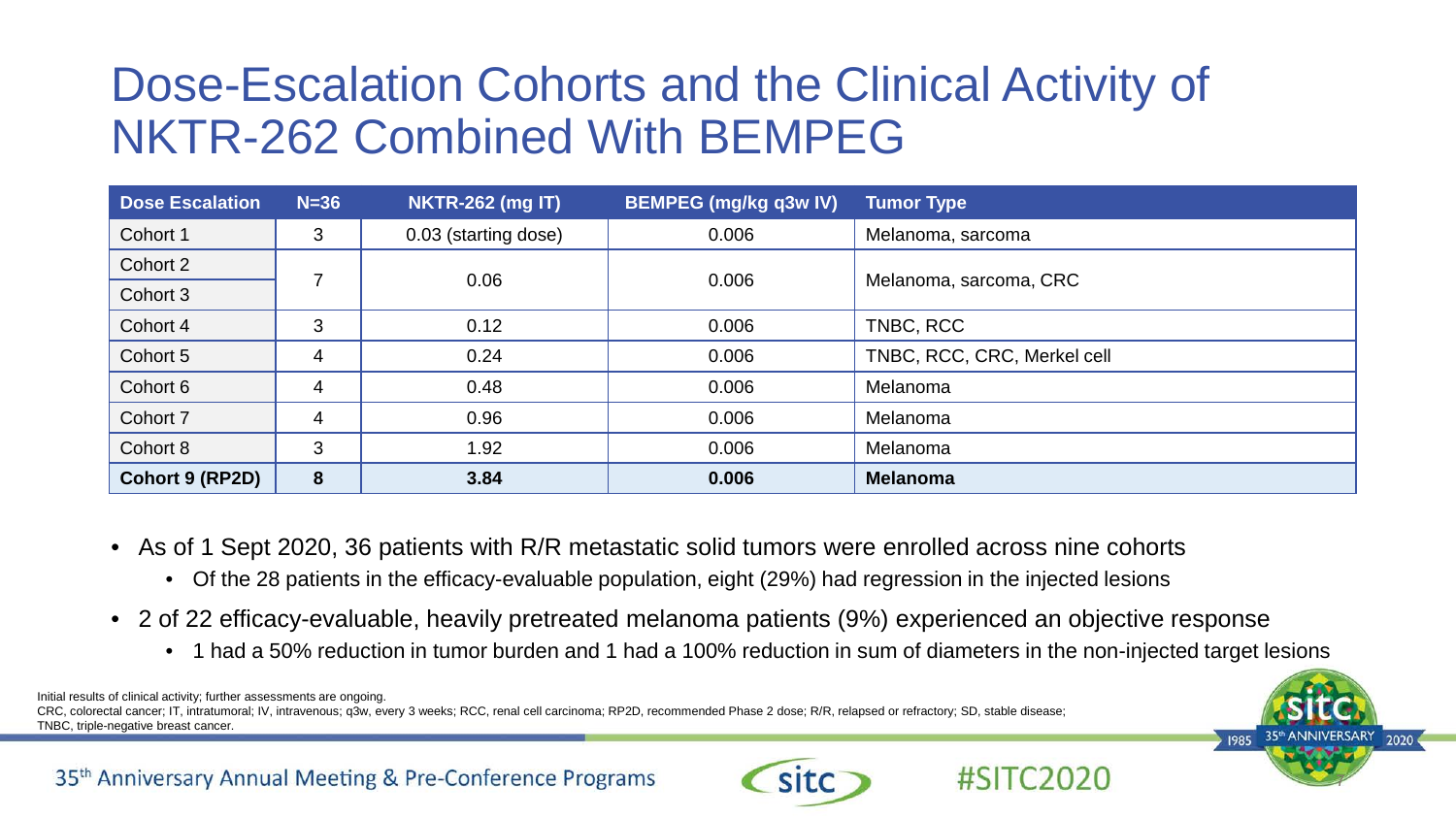# Treatment-Related Adverse Events

| Preferred Term, n (%)                                                 | <b>Total (N=36)</b> |
|-----------------------------------------------------------------------|---------------------|
| Patients reporting ≥1 TRAE (NKTR-262 monotherapy) (≥10% listed below) | 17 (47.2)           |
| Flu-like symptoms <sup>a</sup>                                        | 8(22.2)             |
| Fatigue                                                               | 4(11.1)             |
| <b>Nausea</b>                                                         | 4(11.1)             |
| Patients reporting ≥1 TRAE (NKTR-262 + BEMPEG) (≥20% listed below)    | 35 (97.2)           |
| Flu-like symptoms <sup>a</sup>                                        | 28 (77.8)           |
| Fatigue                                                               | 16(44.4)            |
| <b>Nausea</b>                                                         | 15(41.7)            |
| Pruritus <sup>b</sup>                                                 | 15(41.7)            |
| Rash <sup>c</sup>                                                     | 13(36.1)            |
| Vomiting                                                              | 9(25.0)             |
| Grade ≥3 TRAEs (NKTR-262 + BEMPEG) (≥5% listed below)                 | 11(30.6)            |
| <b>Elevated ALT</b>                                                   | 2(5.6)              |
| Hypotension                                                           | 2(5.6)              |
| Leukocytosis                                                          | 2(5.6)              |
| Rash <sup>c</sup>                                                     | 2(5.6)              |
| Syncope                                                               | 2(5.6)              |

**The safety profile of NKTR-262 + BEMPEG was favorable and tolerable, with few treatment discontinuations due to adverse eventsd**

**The MTD was not reached\***

\*One DLT of transient grade 3 elevated ALT and grade 4 elevated AST in the highest dose cohort

aFlu-like symptoms included the following preferred terms: influenza-like illness, influenza, pyrexia, chills. **PPruritus included the following preferred terms: pruritus**, pruritus generalized. <sup>c</sup>Rash included the follow preferred terms: erythema, rash, rash erythematous, rash maculo-papular, rash papular, rash pruritic, rash pustular, rash vesicular, rash generalized, rash macular. <sup>d</sup>Four patients discontinued treatment due to an adverse event. ALT, alanine aminotransferase; AST, aspartate aminotransferase; DLT; dose-limiting toxicity; MTD, maximum tolerated dose; TRAE, treatment-related adverse event.



35<sup>th</sup> Anniversary Annual Meeting & Pre-Conference Programs



 $\#$ SIT $C$ 2020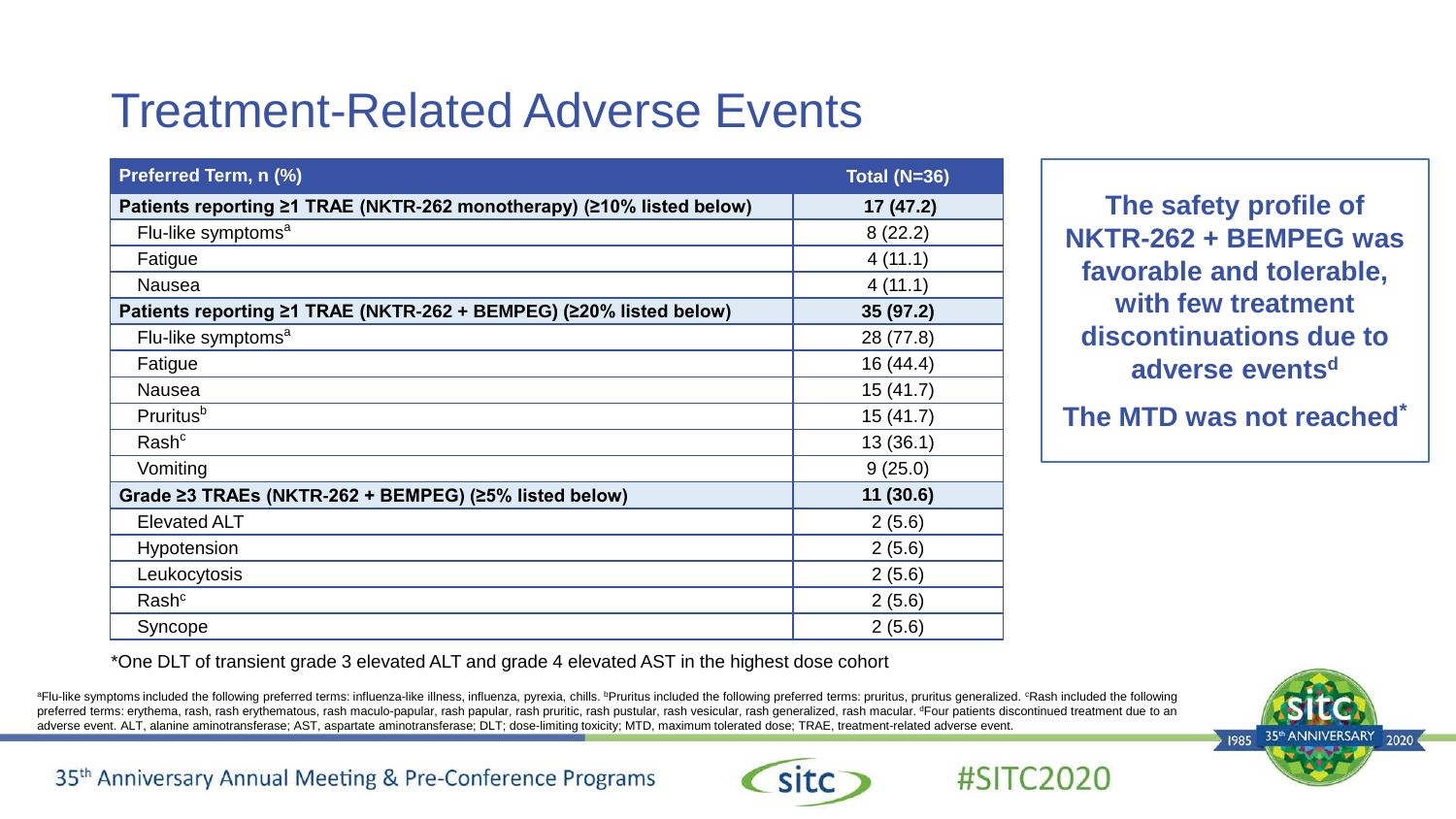### Dose-dependent Induction of Type 1 IFN Genes and CXCL10 Chemokine in Blood Consistent With TLR7/8 Target Engagement

#### houre noet-troatmont/nro-doeo) **(24 hr post-treatment/predose) Cycle 1 (24-hours post-treatment/pre-dose)Gene expression changes in peripheral blood,**



**Induction of plasma CXCL10/IP10 in Cycle 1**

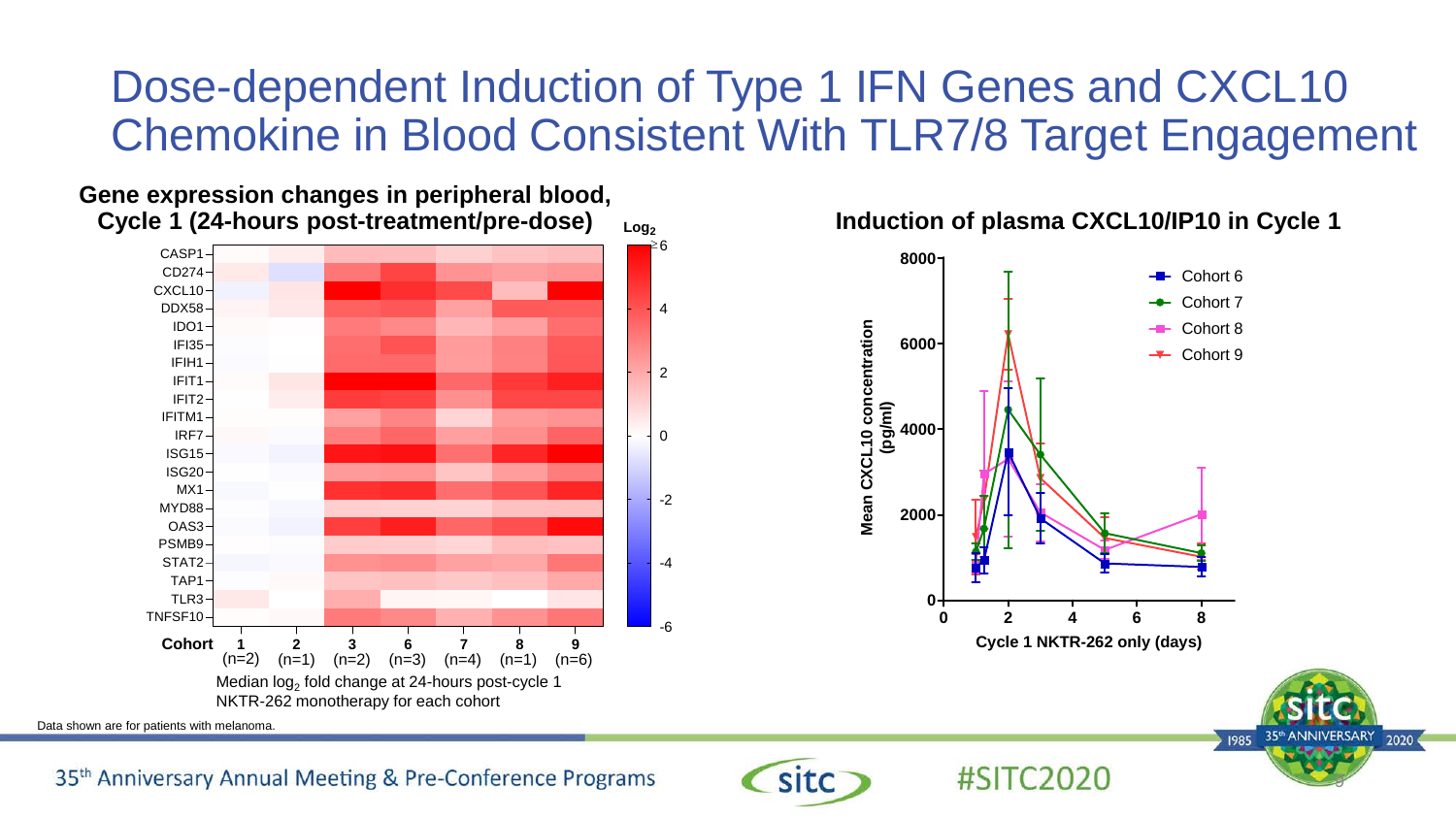### Increased Proliferation (%Ki67+) of CD4+, CD8+, and NK Cells in Blood in Cycle 2 is Consistent With the MoA of BEMPEG\*



**Minimal induction of proliferative immune cell subsets in Cycle 1 reflects retention of NKTR-262 in the TME following local delivery**

**SITC** 

 $+0$ 

2020

35th ANNIVERSARY

1985

 $\#$ SITC $2020$ 

\* Matched pairs only; n=24 in Cycle 1, n=22 in Cycle 2.

**Cycle 1:** NKTR-262 monotherapy; **Cycle 2:** first exposure to NKTR-262 + BEMPEG.

D, day; FC, fold change; MoA, mechanism of action; NK, natural killer; TME, tumor microenvironment.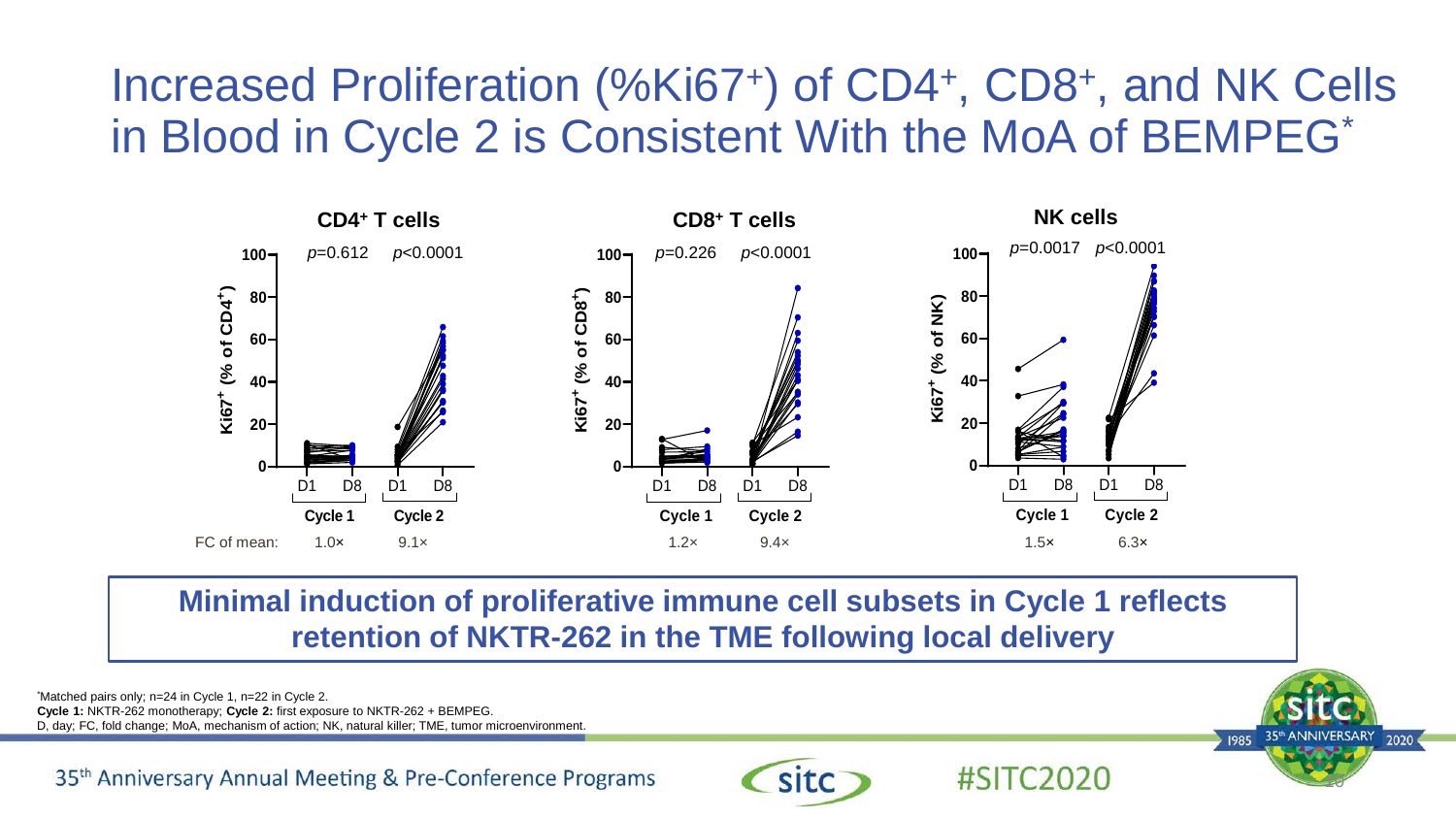### Induction of Type 1 IFN Genes in Biopsies Correlates With Density of CD11c+ NKTR-262–Targeted Cells

**Log2 General Changes in the state of the 12 discrete 12 discrete 12 discrete 12 discrete 12 discrete 12 discrete 1**  $\textbf{Cycle 1 (24-hours post-treatment/pre-dose)}$   $_{\text{Log}_2}$ **Gene expression changes in melanoma biopsies,** 



**Representative correlations between select genes and CD11c+ densitya**



**Dose- and CD11c+-dependent induction of Type 1 IFN genes in melanoma biopsies consistent with TLR7/8 target engagement**

 $\#$ SITC<sub>2020</sub>

aCorrelation between fold change of induction for each gene (at Day 2) and CD11c+ density (by IHC) at baseline across samples where both datasets available (melanoma [6], sarcoma [1], Merkel cell [1], CRC [1]). IFN, interferon; TLR, toll-like receptor.

-6

-4



35<sup>th</sup> Anniversary Annual Meeting & Pre-Conference Programs

**Sitc**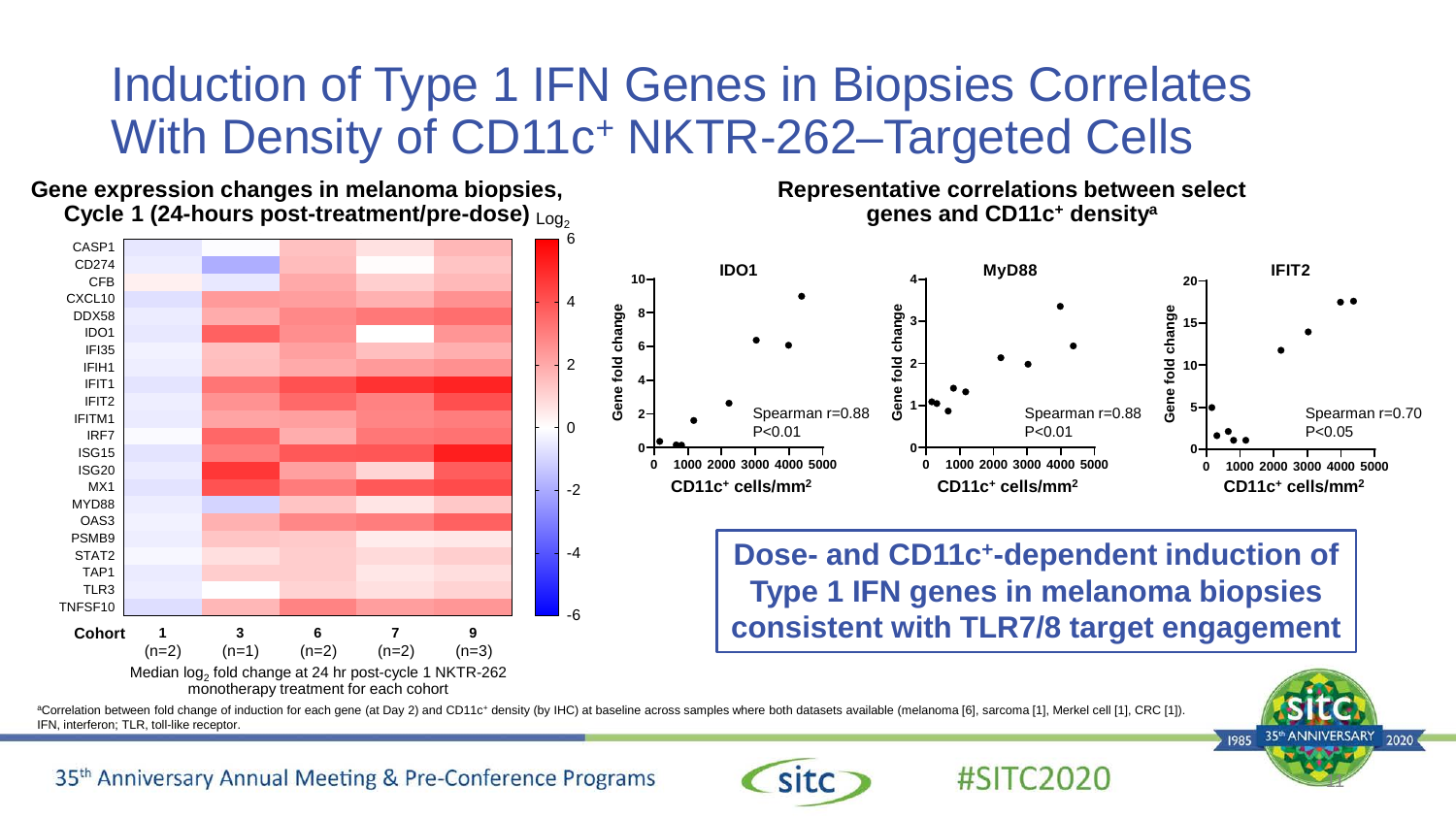### Higher Density of CD11c+ Target Cells in Melanoma Baseline Biopsies vs Other Tumor Types



**Location of biopsy**

 $\#$ SIT $C$ 2020

### **Preliminary data show a potential trend for a higher density of CD11c+ cells with an anti-tumor effect in melanoma**

Biopsies taken at 24 hours post-cycle 1 NKTR-262 monotherapy for each cohort.

**Melanoma vs other indications**

35th ANNIVERSARY 1985 2020 12

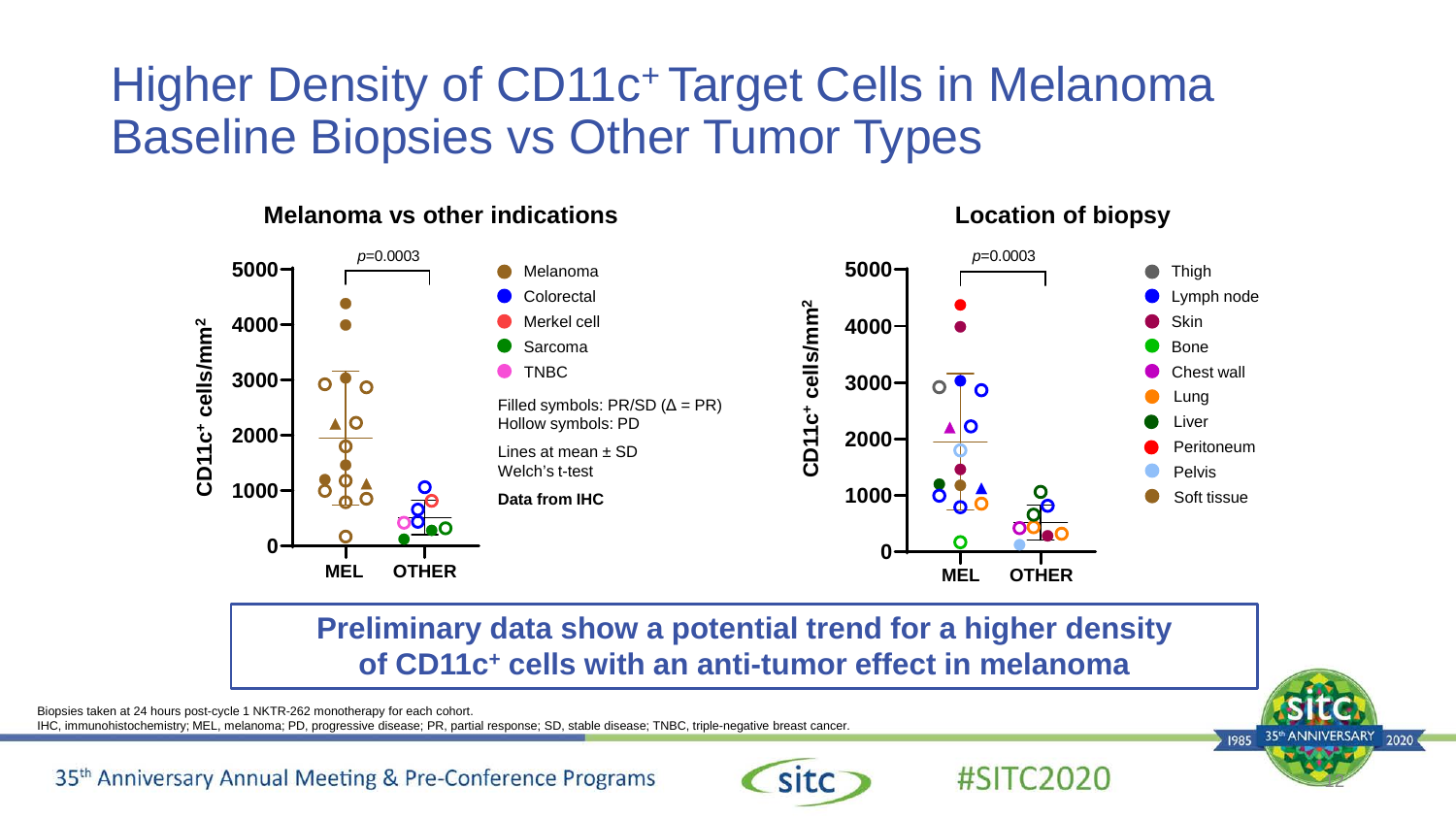### **Conclusions**

- NKTR-262 IT, as monotherapy or in combination, showed early signs of clinical activity and an acceptable safety profile in this highly relapsed/refractory melanoma patient population
- MTD was not reached; the totality of the safety, PK/PD, and biomarker data supported selection of NKTR-262 3.84 mg IT plus BEMPEG 0.006 mg IV q3w as the RP2D
	- For NKTR-262, robust TLR7/8 engagement supported the MoA, and the minimal toxicity profile underscored the benefit of local delivery
	- NKTR-262 plus BEMPEG induced systemic activation of T and NK cells demonstrating engagement of the entire immune activation cascade required for systemic tumor clearance
	- CD11c<sup>+</sup> target cells were significantly more abundant in baseline melanoma biopsies vs other tumor types; induction of TLR7/8-responsive genes significantly correlated with CD11c+ baseline density
- Our findings support the ongoing Phase 1b dose expansion of NKTR-262 plus BEMPEG, with or without nivolumab, in patients with relapsed/refractory melanoma

IT, intratumoral; IV, intravenous; MoA, mechanism of action; MTD, maximum tolerated dose; NK, natural killer; PD, pharmacodynamics; PK, pharmacokinetics; q3w, every 3 weeks;<br>RP2D, recommended Phase 2 dose; TLR, toll-like r



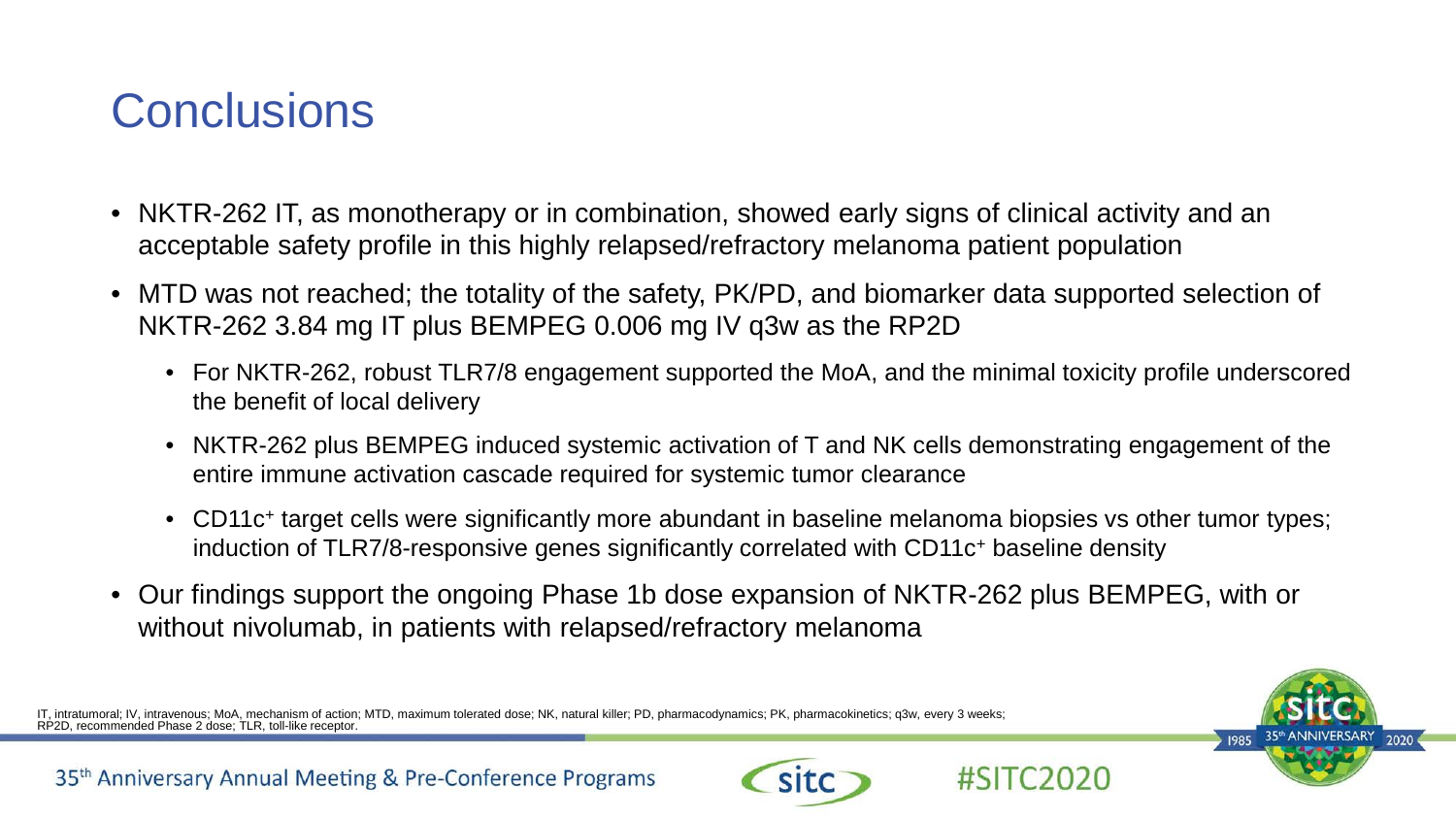# Acknowledgments

### **A special thank you to the patients, their families, and all the study staff who are participating and have participated in the REVEAL study**

#### **MD Anderson Cancer Center**

• Adi Diab, MD

#### **Providence Cancer Institute**

• Brendan Curti, MD

#### **HonorHealth Research Institute**

• Erkut Borazanci, MD

#### **Memorial Sloan Kettering Cancer Center and Weill Cornell Medical College**

• Sandra D'Angelo, MD

#### **Duke Cancer Center**

• John Strickler, MD

#### **H. Lee Moffitt Cancer Center & Research Institute**

• Andrew Brohl, MD

#### **UT Southwestern Medical Center**

• James Brugarolas, MD, PhD

#### **Winship Cancer Institute of Emory University**

 $\#$ SIT $C$ 2020

• Mehmet Bilen, MD

#### **University of Minnesota Medical Center**

• Evidio Domingo-Musibay, MD

#### **Study sponsored by Nektar Therapeutics & Bristol Myers Squibb Medical writing assistance was provided by BOLDSCIENCE Inc. funded by Nektar Therapeutics**